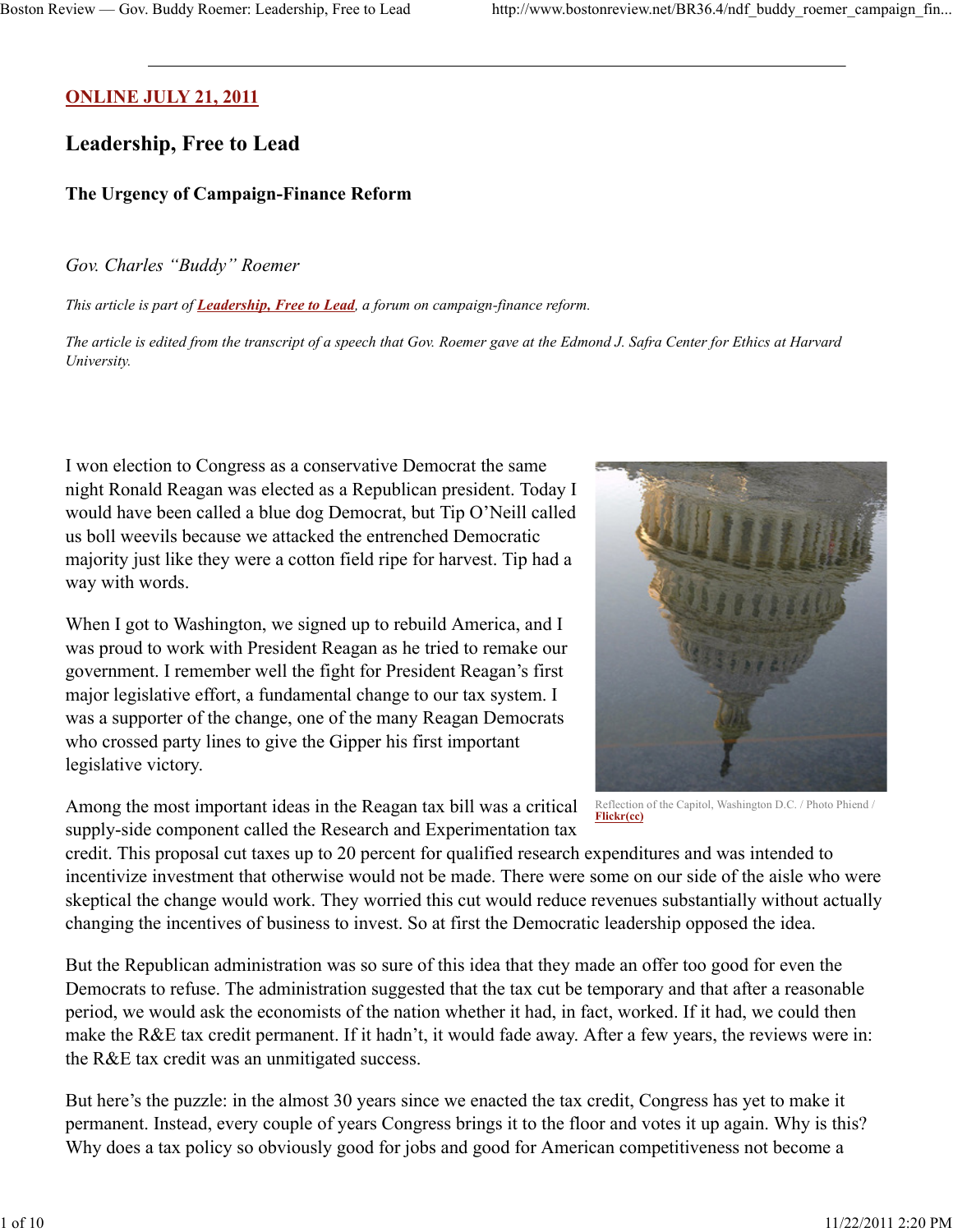permanent part of the tax code? Because any time there's a permanent and wealthy interest on the other side, you can expect our tax system to make their benefits temporary so that each time there's an election, there's an endless list of people calling to donate to the campaign funds of members of Congress.

The tax code ought to be clear and simple and progressive and fair. It ought to reward job formation. It ought to reward small businesses, which create two out of every three new jobs. It ought to make America a tax haven to get capital from all over the world invested in our nation. It does none of these things. Instead, the tax code is thousands and thousands of unreadable pages. We craft an insanely complicated system of special favors to the richest and most powerful in our society so Congress can better collect campaign contributions and lobbyists can assure permanent clients. The tax system is about campaign financing. It's about money.

Far more profound than the loss of civility within the halls of the Capitol is the fact that our Congress has become obsessed with raising campaign funds. It defines the devastating change that our Congress has undergone over the past 30 years since I walked those halls.

We don't govern, we grovel. We don't lead, we collect.

We need a government that's free of the corruption of special-interest money. In my view, we won't fix Congress, we won't fix government, and we won't regain the respect of the American people until we fix this. And thus all of us—Republicans, Democrats, Independents, Tea Partiers, and progressives—need to focus on how to fix this. There is no problem more important for us to solve—not a debt that's mightier than a mountain on the chest of our children, not the loss of manufacturing jobs in an astounding percentage, not the existence of inequity and a playing field completely unlevel in the American landscape, not the business of alternatives to poverty, not our addiction to foreign oil or foreign credit—because until we confront money in politics, we won't have the capacity to solve this almost endless list of critical problems. Leadership not free to lead does not lead, cannot lead, and will not lead.

• • •

The question Congress asks over and over is not what makes sense just for America but what makes sense for Congress. And not Congress the institution, Congress the jewel of the republic that our framers gave us. No, but Congress as in the 535 fundraisers who must find a way to raise revenues that the Congressional campaigns need. We tax or we don't in order to inspire campaign contributions. We listen or we don't in order to inspire campaign contributions. We regulate or we don't in order to inspire campaign contributions. We don't govern, we grovel. We don't lead, we collect.

This is a government in which members of both parties spend the majority of their time raising money. This is not the republic our framers intended. A government that thinks first about how to secure campaign welfare, not general welfare, is not a government that can answer the challenges that the world is giving us day after day. We need a Congress that can afford to talk honestly and openly and seriously about the complex issues of our time. We need a Congress that can lead.

Nowhere is this point more obvious than when thinking about Congress leadership in my industry, the banking industry. As the founder and president of Business First Bank, I'm a community banker, a Main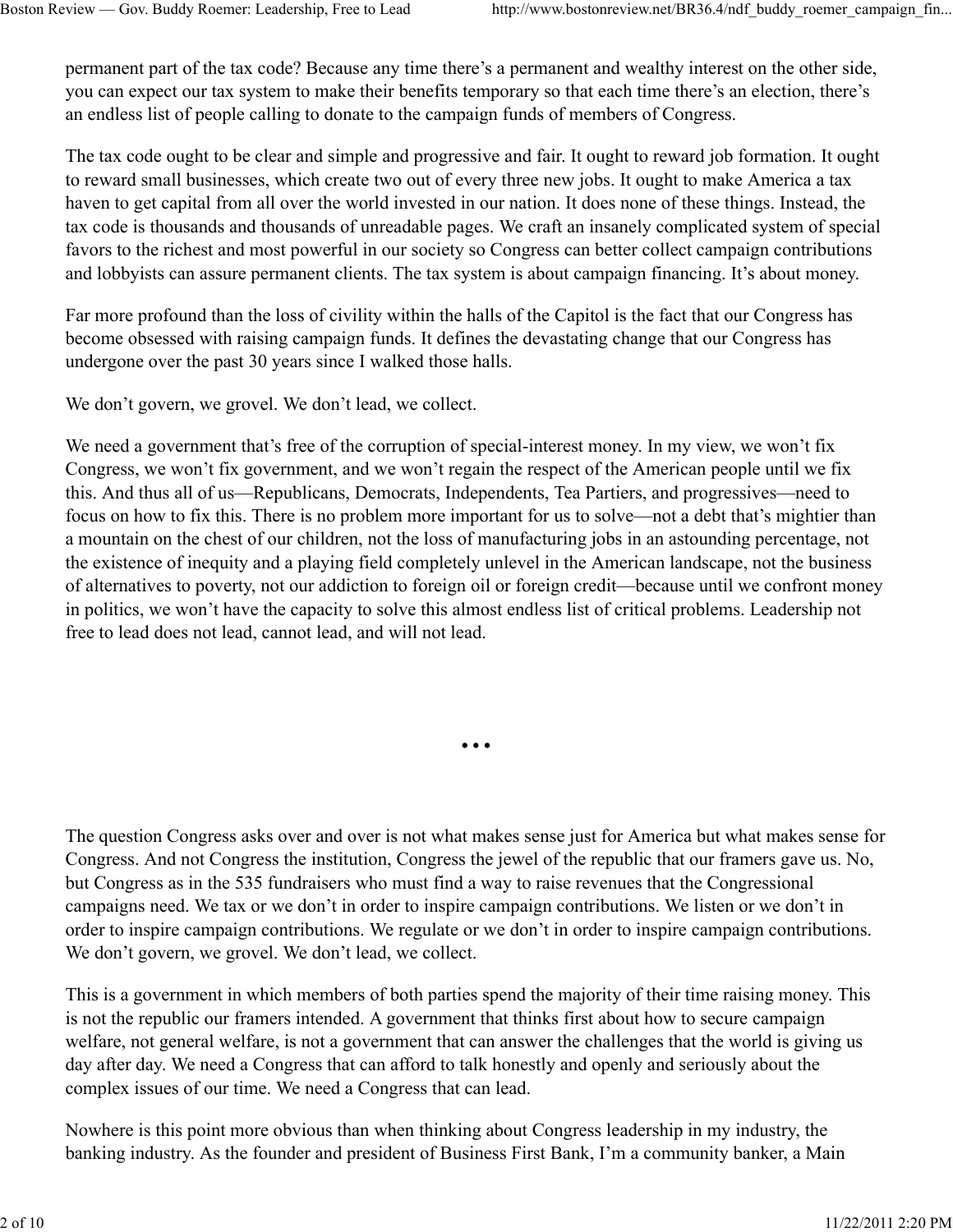Street kind of guy. America has just suffered the greatest economic decline that we have known since the Great Depression. Within two years we lost \$17 trillion in household wealth. Three-point-six million jobs disappeared in 2008 alone—the largest loss since 1940. The unemployment rate, when coupled with the underemployment rate, exceeds 20 percent. Non-farm payroll jobs total 131 million today. We had the same number twelve years ago in 1999.

The strongest share of this disaster, in my opinion, rests at the feet of the greedy and irresponsible financial executives basking in the moneyed sunlight of Wall Street. No doubt the not-so-rich wanted bigger houses and cheaper mortgages. But it was a slew of insanely risky financial innovations that delivered these cheaper mortgages at a price America could not afford. I've been told by a member of Fannie Mae that three million Americans had mortgages they didn't make the first month's payment on. Wall Street gave mortgage lenders a way to bundle their mortgages and remove them from the books, while mortgage lenders gave Wall Street the chance to charge hefty fees on each deal. Since Wall Street took the mortgages off their hands, mortgage lenders stopped caring much for whether the mortgages they issued could be repaid. Not surprisingly, more and more mortgages were issued that homeowners couldn't repay. And when the defaults began, the house of cards that was our financial sector collapsed.

To avoid an even greater disaster, a Republican president had to direct his Secretary of the Treasury, a former Goldman Sachs CEO, to issue the largest bailout in anyone's history: \$700 billion. In fact, many, many trillions more—it's been estimated as much as \$13 trillion—were secretly loaned by the Federal Reserve to grab the economy before it fell off a cliff. According to Gretchen Morgenson, financial columnist of The New York Times, nearly interest-free borrowings by the Wall Street biggest nineteen banks averaged a hundred billion a day in the second half of September 2008. It was a gift that hardworking families didn't get.

This operation was called the Primary Dealer Credit Facility and was the engine for the Fed quietly to get trillions to banks too big to fail. Goldman Sachs did 84 transactions of this type totaling \$620 billion. The head of that same firm was telling America, and the company testified publicly, that they didn't need any help from the Fed or the government. Goldman Sachs not only received 60 percent of a trillion dollars, they paid almost nothing for it; it was a subsidy to the tune of some \$30 billion in taxpayer money. As Edward J. Kane, a professor of economics at Boston College, wrote, "Never have so few owed so much to so many and given them so small a return."

Is it a surprise that campaign contributions from the financial sector are rising faster than those from any other industry?

Did the Dodd-Frank financial reform bill address these issues? Did it eliminate the too-big-to-fail phenomenon? No, of course not. In fact, the largest nineteen banks are set to become larger than before the financial crisis. The bill didn't reduce their size or increase their capital ratio or make them safer. It rewarded them. Wall Street is unpunished, undisciplined, unregulated, unchanged. They own Washington. The government under Bush and Obama provided guarantees against failure, furnished capital at virtually no cost as needed, and assumed the moral hazard of unlimited and unrestrained growth and subsidized them to the tune of billions every month. As a result, the banks are again recording huge profits and lavishing their executives with bonuses.

That's why the Wall Street banks fight any reform that might force them to be smaller or more prudent or raise more capital or reinstate the provisions of Glass-Steagall, the 65-year-old Franklin Roosevelt–era prohibition against mixing the risk of investment banking with the prudence of commercial banking. Wall Street banks were once a source of capital that enhanced American business. They financed genuine innovation. They made America more competitive. But over the past 30 years, Wall Street has incentivized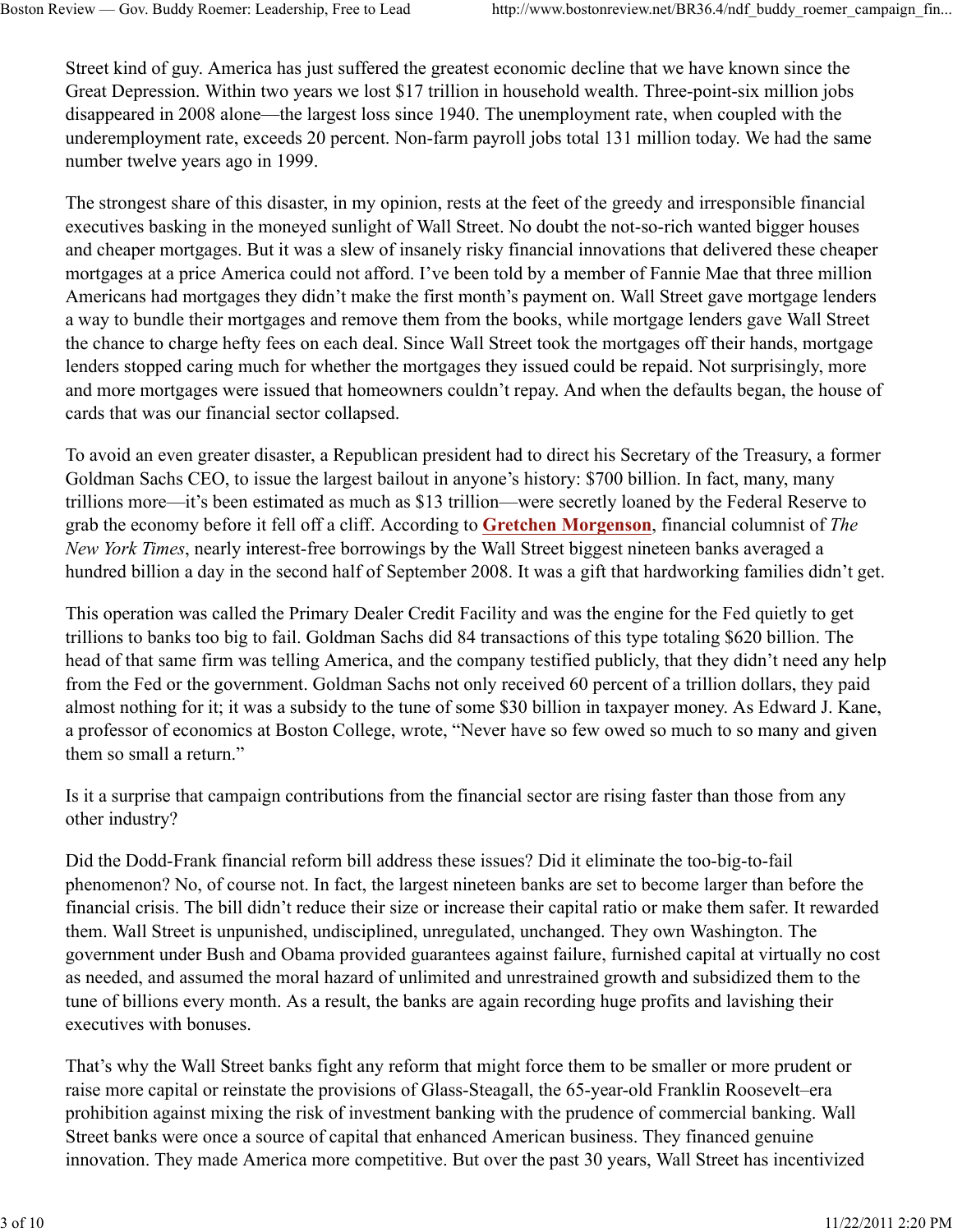neither manufacturing nor bona fide innovation nor engineering skill nor competitive edges. Instead, Wall Street has prized regulatory innovation. They looked at the system of prudence and control that we inherited from our grandfathers and they realized they could make more money if the system were less prudent. What Wall Street now invests in is the regulation it needs to protect the billions in fees it now charges.

And so through lobbyists and campaign contributions in the millions and millions and millions of dollars to both Republicans and Democrats, the banks pushed to radically de-regulate Wall Street. I'm not picking parties here, I've been in both. President Bush pushed for financial deregulation but it was President Clinton who was the master. In 1998 he led the fight to free Wall Street from the constraints of Glass-Steagall. Its repeal led directly to the too-big-to-fail bailout status of our current rigged banking system.

Is it a surprise that campaign contributions from the financial sector are rising faster than those from any other industry? And that these contributions produced a regulatory regime that was incapable of recognizing or responding to the enormous systemic risk that the financial sector created? What did Congress do, by the way, in the great financial debate to modify or re-regulate this industry? According to Frank Rich in The New York Times:

During the Congressional battle over financial-services reforms last May, [New Democrat Coalition] members repaired to a retreat on Maryland's Eastern Shore to frolic with lobbyists dedicated to weakening the legislation.

Rich goes on to write:

America needs a rally—or, better still, a leader or two or three—to restore not just honor or sanity to its citizens but governance that's not auctioned off to the highest bidder.

In this process I doubt there was a single member of Congress that was bribed to support these regulatory changes. I doubt that there was even a single bribe offered. It's the system that's corrupt. And members are slaves to it. These changes were readily given by a Congress that was obsessed with the need to raise money, and deregulation for them was an easy out. Economist after economist submitted brief after brief endorsing an ever more radical theory of deregulated financial services, never noting, of course, that they were on the payroll of a bank or a firm. Those briefs gave the politicians all the cover they needed to undo the system of regulation that had given us the longest run without a bank in crisis in the history of our nation. So they changed the system.

Consider the example of Representative Jim Leach, a Republican from Iowa with whom I served on the House Banking Committee. Leach strongly opposed the move to deregulate derivatives. Indeed, in 1994 after the savings and loan crisis, Leach issued a strong report calling for the need for regulation to assure oversight in this already overheating market.

The report was ignored by Capitol Hill. It was ridiculed by industry insiders. Leach opposed deregulation of derivatives not because he was a socialist, not because he was a friend of big government. Leach, a Republican, did this because he was free to think about whether the emerging market of deregulated instruments made sense for our economy. "Was it risk-free?" he asked. He was free to think about this because he, like I, had made a pact while in Congress with his constituents never to accept Political Action Committee (PAC) contributions from any special interest, whether banks or unions. Leach was the rare independent voice on the Banking Committee. And what that independence bought him and our nation was the freedom to decide what made sense and to act upon it. Unfortunately for us, Leach was alone in his approach. I don't know if any other member of the Banking Committee except me had made the same pledge.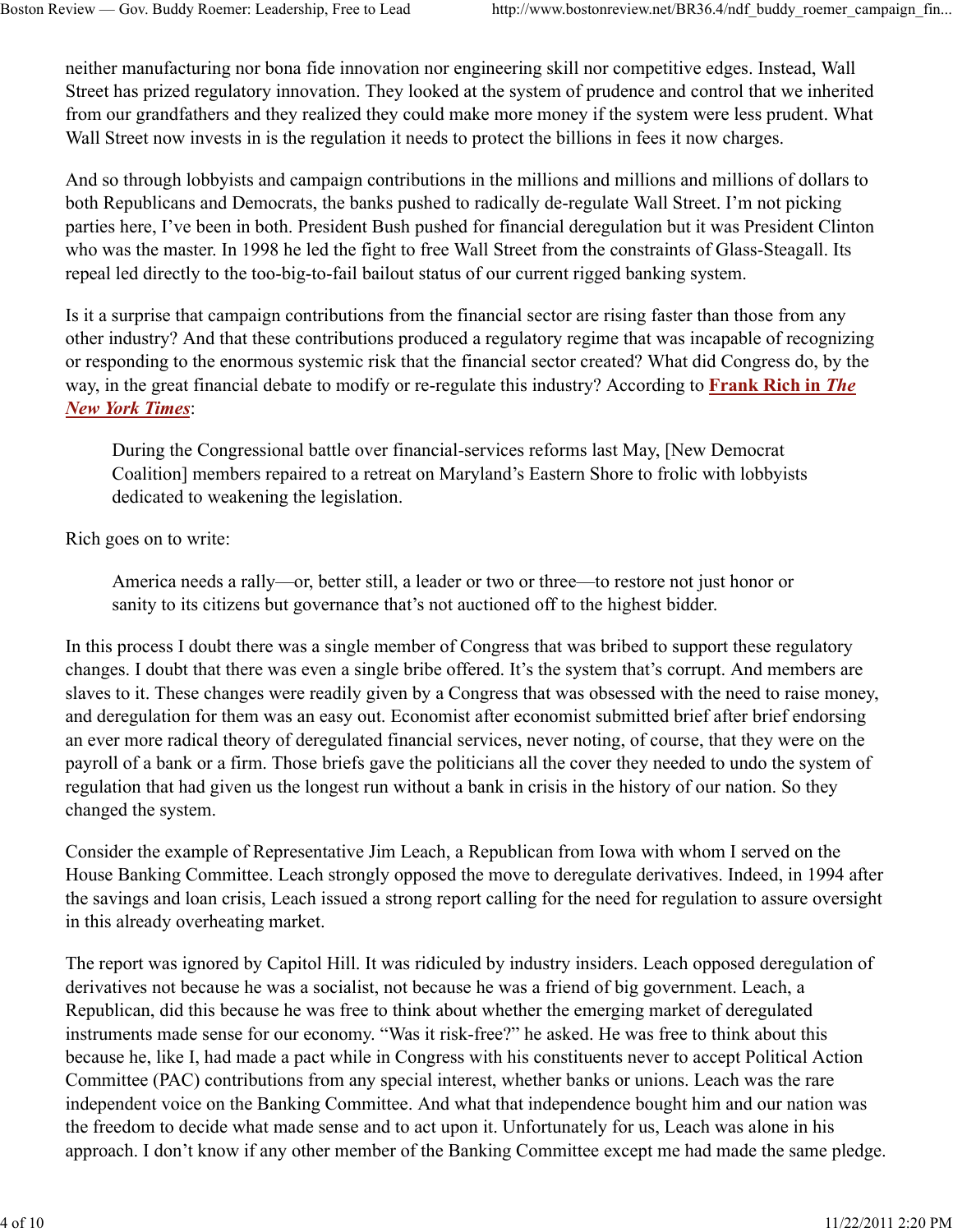And I think America's worst off because of it.

• • •

What would a better system look like? I'm not convinced that anyone has the perfect answer yet. But I do think we know enough to identify the basic elements of a system that could leave Congress free to lead.

We must proceed in the light of the rules that the Supreme Court has given us. For 40 years the Supreme Court has rightly rejected efforts by reformers to dampen or silence speech. And while contributions to candidates can be limited, if they're not large enough to be viewed as a bribe, the Supreme Court has repeatedly held that expenditures can't be limited either by campaign or independently. And most recently, even independent expenditures by corporations and unions can't be limited at all.

A president ought to represent 100 percent of American people—not just the 1 percent who give.

I'm not a fan of every one or all of these decisions. Citizens United v. Federal Election Commission, in particular, could do this nation great harm. In 2010 we saw a frantic growth in independent expenditures. They were up over 130 percent. In my view, elections are the time for clearly labeled debate. They are not the time for the ugliest and least responsible political speech of our culture to drown out any hope for political dialogue.

Nevertheless, we have to craft a system of independence for Congress within the boundaries given to us by the Court. Here's how we should begin: we need a Congress that's independent enough to represent the people—not just people with money. The framers meant Congress to be dependent on the people. Indeed, read Federalist 52, and I quote, "Dependent on the people alone." That's what it says. Our Congress is not now dependent on the people alone. It is also dependent on campaign funders. So our first objective must be to remove this dependency by expanding the number of givers. It's just that simple. We don't take away from those who give, we add to their numbers. We balance the system.

In my campaign for the presidency, I have committed to do just this by accepting no more than a hundred dollars from any one person and no PAC contributions. In my view, PACs have become another tool by which the limits on others are broken and disclosure is circumvented. Let me call it what it is: money bundling and money laundering. Those of you in law will run across those phrases. They apply to political campaigns. Not all PACs are in business for that. But since it's difficult to distinguish one from another, my policy is, as it was in Congress, no PAC contributions.

Now many political pundits say the \$100 limit and PAC elimination are too restrictive to run for president —"Roemer can't win," they say. Of course we can. If I can convince one person out of every one hundred Americans to contribute a hundred dollars, I will raise and spend more money than John McCain and Mitt Romney did in the primaries of 2008. Besides, a president ought to represent 100 percent of American people—not just the 1 percent who give, but the 99 percent who do not and who have never given a dime to a president.

Let me spell out the basic principles of reform. First principle: the system should not silence anyone or any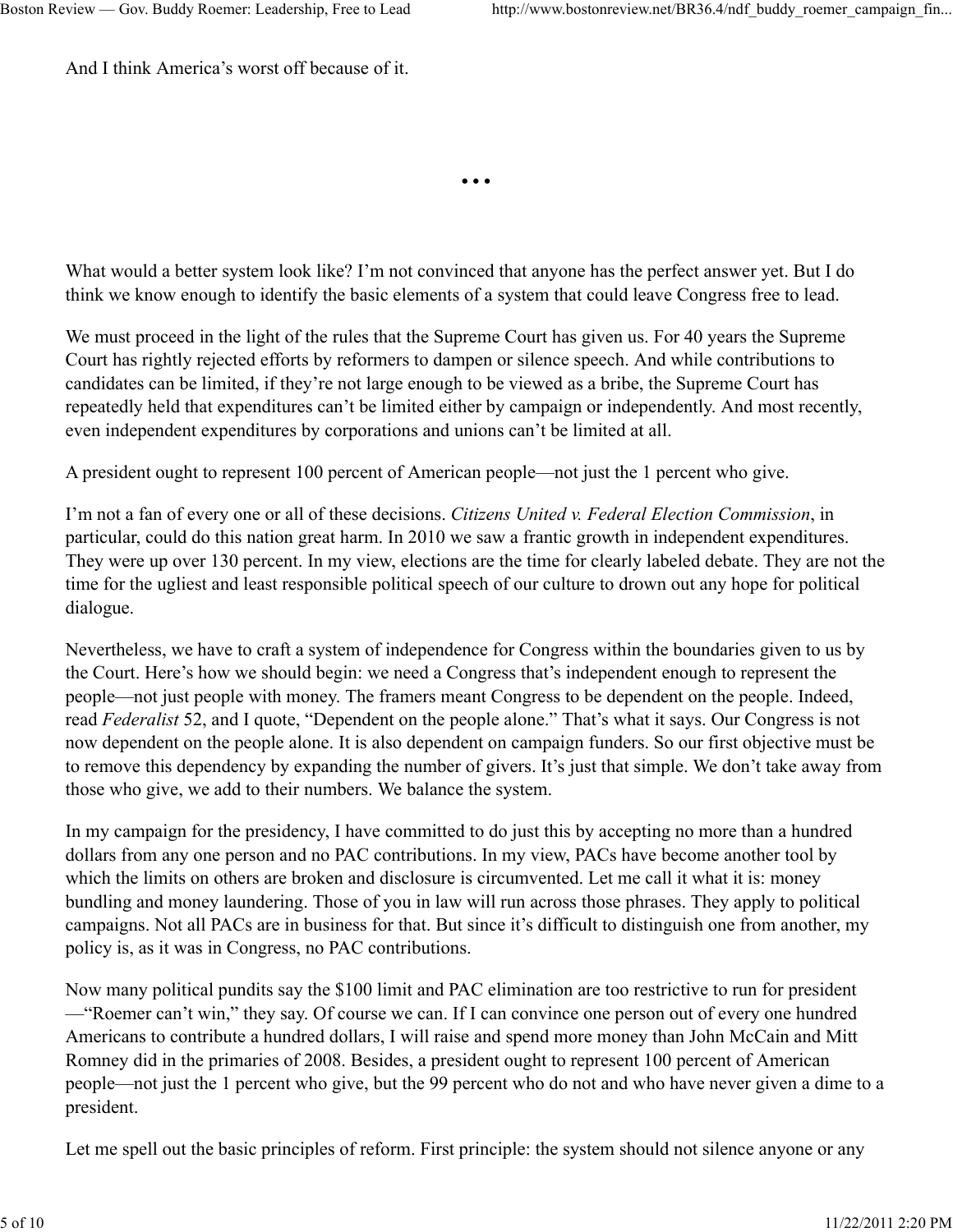view. This was the kernel of truth in the Citizens United court decision. The fact that it's a corporation speaking does not, by its nature, make the speech any less valuable or important to our system of democratic deliberation. We need to hear all sides, particularly the opposition, in a healthy debate. Second: no system should force any citizen to support political speech that he or she doesn't believe in. Third: it is the people, not the bureaucrats, who should determine the resources available to run a campaign. Fourth: any system must encourage individuals to give at least small amounts of their own money to campaigns in which they believe. Politics is not passive anymore. The Internet allows everyone to have skin in the game. And what makes it possible for me to run is why I haven't done this before. I've dreamed about it for twenty years, since I left Congress. For twenty years I knew it was coming. The Internet makes it possible.

These four principles would veto most of the reform proposals of the past 30 years, including the anti-corporation thrust of the McCain-Feingold Bipartisan Campaign Reform Act (2002) and the Fair Elections Now Act with its large government-determined subsidies. These principles would permit a system that mixed vouchers with individual contributions as long as the vouchers came from funds the voters contributed personally. Some have suggested programs that allocate a small bit of money from each person's tax return to a democracy voucher. Individuals would be free to give this voucher to any candidate for Congress who agreed to limit contributions to his campaign to one hundred dollars from an individual. Under this system, no one's speech would be being silenced, no one's tax dollars would be used to fund any speech they didn't agree with, no government bureaucrat would decide how campaign funding would be allocated, and individuals would still be free to contribute beyond the voucher amount.

Figuring out these important details and what works best for this representative democracy depends on the public, citizens' groups, the world of scholarship, and political debate. Reform is a work in progress, but the time has come. We need to turn our beliefs and values into governance, and it begins with the money in politics. It begins with acknowledging the problem of special interest. Only when we deal with the money can we begin to honestly discuss and resolve the issues of the day.

Money interests laugh when they hear talk about issues that matter. I've been laughed at since my first day in Congress. They laugh because they know the system is rigged in their favor. That's how they built it. They know that regardless of how passionately or fervently we feel about health care or war or Wall Street or the national debt or the environment or a decent job or a just nation, our voices don't matter. Our voices don't matter as long as they, the richest 1 percent, can pay for the outcomes they want. So long as that continues, Washington, D.C. will be a boomtown, while the rest of the nation remains at risk.

Post this page to:  $\blacksquare$   $\blacksquare$   $\blacksquare$   $\blacksquare$   $\blacksquare$   $\blacksquare$   $\blacksquare$ 

#### Comments

## 1 | that's a bold and brave statement

i think you hit the nail right on the head. it's no longer for the people, by the people. and this is an issue that stretches across the entire political spectrum.

i wish you all the best with your tilt. i hope you make it.

 $-posted$  07/22/2011 at 04:32 by james a

## 2 | Limit government not political speech

Campaign Finance rules are just tampering with the symptoms while ignoring the real problem. A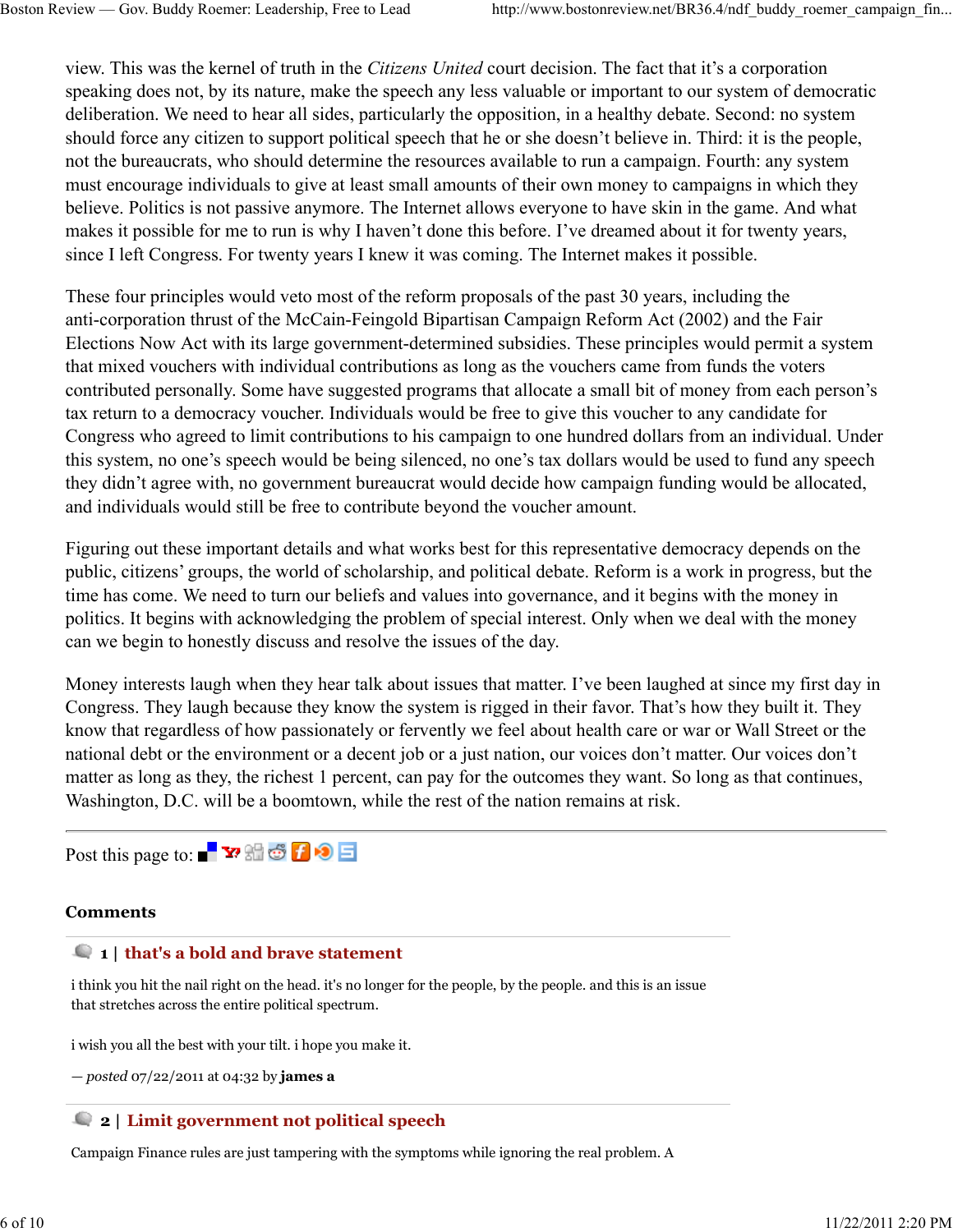government of limited powers has less opportunity to reward or punish. Return our government to the limited powers allowed by the Constitution and special interests will have little to gain or lose by lobbying government.

Article I Section 8 of the Constitution limited the government to only a few powers and it could only use those few powers for the "General Welfare", not for the specific benefit of special interests. The tax code is used to reward special interests even if those special interest provide little or no benefit for the country has a whole. Throw out the income tax code and start over with the Fair Tax fairtax.org.

There was a time when we actually followed the Constitution, then FDR threatened to pack the Court and the Supreme Court caved in the face of pressure. We no longer live with a government of limited powers but instead we have government of unlimited power with only a few restrictions placed on it by the "Bill of Rights."

— posted 07/22/2011 at 15:37 by Ken Kent

## 3 | an applaud-worthy first step

the next step has to come from voters refusing to elect any candidate who accepts more than \$200 per donor per year.

 $-posted$  07/24/2011 at 08:16 by judefolly

## 4 | This is Exactly What America Needs

This is the central problem in our government today. The dominant class, which is at least 60-70% corporate, has a deep, corrupting influence on the politicians. It's why the Republicans haven't gotten smaller government and it's why Democrats haven't gotten pro-labor, progressive government. Neither of those things are in the interests of the corporations.

As long as politicians are funded solely by these people, as long as they are funded disproportionately by the privileged few, you'll never get "small government." You may get cuts in public services, regulatory agencies, and corporate taxes, but corporations like government when it works for them. Corporations like their welfare, they like having bail-outs, they like it when Congress tries to "incentivize" business. Only government can legally appropriate unearned profits to them by taking taxes from the lower and middle class and donating them to the corporations as though it were some sort of perverse charity. You won't be able to shrink government until you get the special interests out of it.

I voted for Barack Obama in the last election. I voted for people who I thought would govern as liberals. The 2008 election was the first election in the history of the current US political system when the Democrats had the House, the Senate, and the Presidency WITHOUT being beholden to a conservative Southern wing. I thought that I would finally see that fabled "liberal agenda" go through. I was wrong. Boy was I wrong.

As I looked into it, I came to realize that it's because of just what Gov. Roemer is campaigning against. Our politicians, Democrat and Republican, are beholden to the richest and most powerful, to businesses which constitute virtual monopolies. They let lobbyists write legislation. They go to corporate-funded retreats and planning sessions. They court donations from the rich while mouthing what their leftist or rightist bases want to hear.

None of us, liberal or conservative, socialist or reactionary, are going to get what we want until we elect people who cannot be bought - who refuse to be bought. Ron Paul, Bernie Sanders, people who say what they mean and mean what they say.

Gov. Roemer is right on the money. Leadership not free to lead does not lead, cannot lead, and will not lead. It is the most critical issue facing us today. Everything else is secondary. I can't even express how thrilled I am to finally hear someone tell it as it is. If Governor Roemer gets the nomination or takes his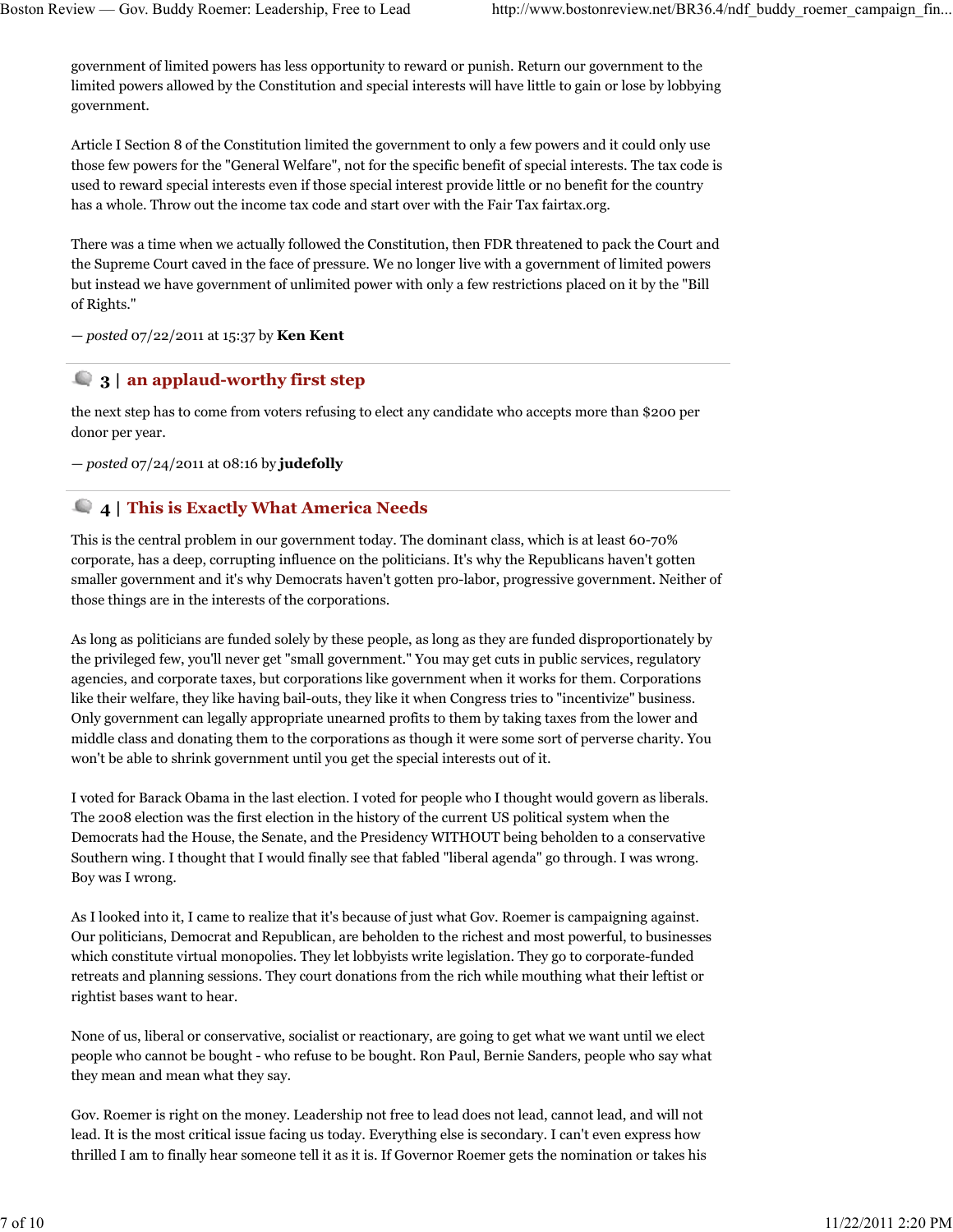candidacy outside the party system, he'll have my vote.

 $-posted$  07/24/2011 at 15:24 by **Jason Bagley** 

#### 5 | Here-here!

Excellent summary. What a pity that our government has come to this: a collection of cowards controlled by money & pressure, unable to make choices in the best interests of those they represent.

Congressional approval is so low, here's hoping we see real reform rise up from the American people!

— posted 07/29/2011 at 20:26 by MZA

#### 6 | Great Article

This is a great article. I am impressed with Buddy Roemer. He is intelligent and eloquent and gets to the heart of issues.

 $-posted 08/05/2011$  at 15:52 by ankur

7 | Nonsense.

The only way to control the politicians is through term limits. Campaign contribution limits beg the question. Special interests don\'t buy the government. The government buys special interests. Why do we have tax money going to Planned Parenthood? Why do farmers and oil companies have special subsidies? (Farmers get \$25 billion by the way). Why do women and minorities and illegal immigrants get special subsidies and favorable tax treatment? Why do we have earmarks and pork barrel projects? Why do seniors get more and more benefits? Why do labor unions get to tax workers? We are all on the take.

The true evil is seeing politicians using the taxpayers money to buy votes. There are some signs of people waking up. Time will tell if it works. Keep your eye on Wisconsin, Indiana and New Jersey.

— posted 08/06/2011 at 17:55 by jorod

**8** | More.. I can't believe he brought out the deregulation myth again. There was no deregulation of any significance. This is the big lie of politicians (especially Democrats) who are trying to save their. hide. Also, the government caused the financial melt down. The Fed provided the cheap money. Congress provided the propaganda about home ownership being a constitutional right. The mortgage crooks provided the phony mortgages and promptly sold them to banks and Fannie Mae and Freddie, which bought the phony mortgages with investor money. Fannie and Freddie sold securities to investors and banks (preferred stock) that later turned out to be worthless when Fannie and Freddie collapsed. With the help of the rating agencies, some Wall Street Banks and investment banks did package up these bad loans and sold them to investors and banks. However, they couldn\'t have sold them without a AAA rating from the rating agencies. When everything started to go South, the bureaucrats told us that if we didn\'t bailout the banks and AIG (which insured the loans purchased by banks), everything would collapse. So a scared Congress passed the bailout. In this atmosphere they also bailed out GM (actually the labor unions) instead of letting GM go through Chapter 11 like any other corporation. Then they passed Dodd-Frank which is just a big smoke screen to hide the real problems. And another bailout bill for banks under the guise of lending to small businesses.

Meanwhile, no one talks about how savers are being screwed by the low interest rates. You can\'t make any money in a savings account so where do you put it? Gold? Commodities? Encourage more speculation?

Anyway, this makes the economy to go into recession. In a recession prices fall. So business revenues fall. Businesses have to reduce costs down to revenue levels. This is called unemployment. Employees have to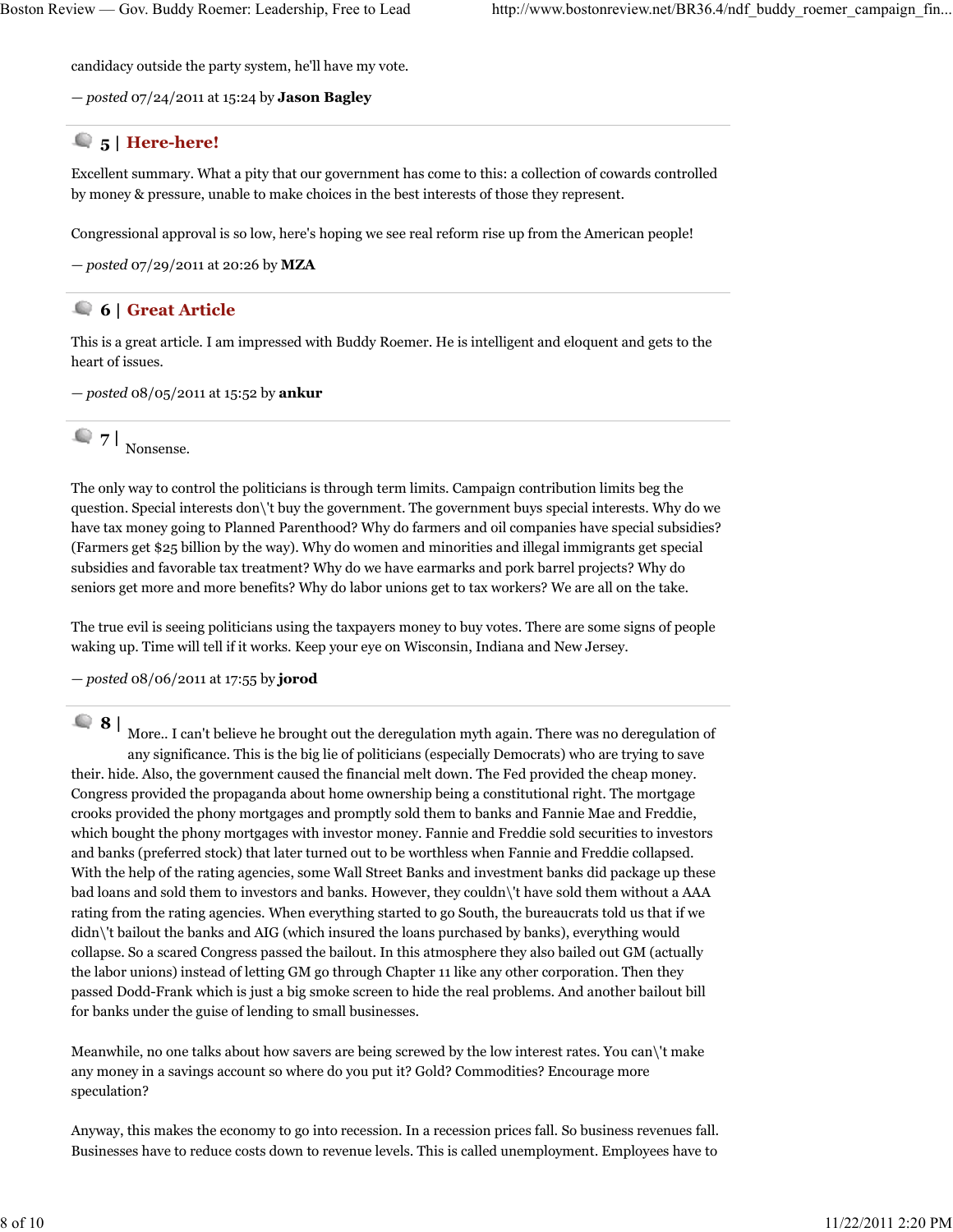accept lower wages or the get laid off. So instead of letting the economy go through the adjustment to a new price level, the government is trying to push up prices. This is called cash for clunkers, first time buyers mortgage tax credit. Whatever. This only prolongs the adjustment process. Keeping rates low also is an artificial way to prop up the economy. The economy will recover when the adjustment is complete. Until then, government policies are counterproductive.

— posted 08/06/2011 at 18:29 by jorod

## 9 | JayMagoo

Roemer pays only the slightest bit of attention to the real elephant in the room, the "Citizens United" supreme court decision, and from the few words he gives it, one would assume he favors that decision. How wrong could a person be? Citizens United opens the door wide to limitless corporate contributions, not from "people" as Roemer quaintly believes, but from huge, multi-billion dollar corporations intent only on furthering their own special interests. Our Supreme Court has pushed our democracy directly into the control of special interests. Unless Roemer confronts that problem, he's whistling Dixie.

 $-posted$  09/01/2011 at 13:47 by JayMagoo

 $\blacksquare$  10 | While I agree with the premise that Congress is brought, I feel that more Laws are nothing more than more opportunities for the Special Interests to write Laws in their favor. My personal feelings are that the only lasting solution to this problem, is for " We the People" to start voting out every Senator and Representative after one term. This would after only a six year period, flush out the cess pool that the Congress has become. One term in Congress would not allow time for them to become corrupted. We would have a true Citizen Congress again, where the members served the Nation, then went home to their real job, as envisioned by this Nations Founding Fathers. Egos aside, if it became known, that " We the People" would vote out every Congressman after one term, we would have Citizens rather than professional politicians seeking office.

 $-posted$  11/10/2011 at 16:15 by Lee Hitzke

| Name                            |
|---------------------------------|
|                                 |
| E-mail (Will not appear online) |
|                                 |
| Title                           |
|                                 |
| Comment                         |
|                                 |
|                                 |
|                                 |
|                                 |

To prevent automated Bots from spamming, please enter the text you see in the image below in the appropriate input box. Your comment will only be submitted if the strings match. Please ensure that your browser supports and accepts cookies, or your comment cannot be verified correctly.